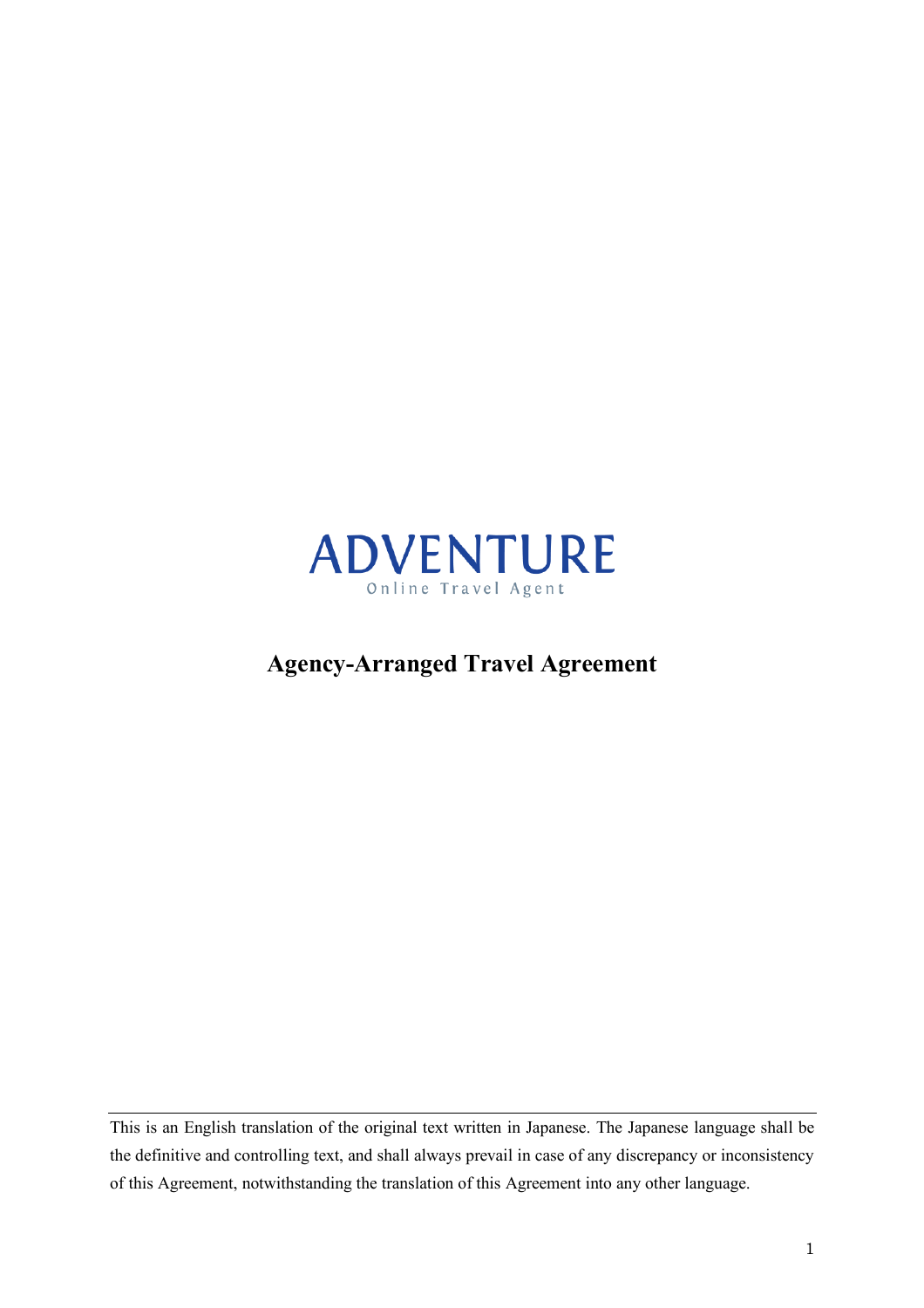# STANDARD TERMS AND CONDITIONS OF TRAVEL AGREEMENTS **Agency-Arranged Travel Agreement**

# **Chapter I General Provisions**

### **Article 1 (Scope of Application)**

- 1. An Arranged Travel Agreement which this company (hereinafter referred to as "the Company") concludes with the Traveler shall be subject to these General Terms and Conditions. Matters which are not provided for in these General Terms and Conditions shall be governed by the laws, ordinances, regulations and generally established practice.
- 2. If the Company has concluded a special agreement in writing not in violation of the law, ordinances and regulations and within the scope not unfavorable to the Traveler, that special agreement, notwithstanding the provisions of the preceding Paragraph, shall prevail over the provisions of these General Terms and Conditions.

#### **Article 2** (**Definitions of Terms**)

- 1. An "Arranged Travel Agreement" as stated in these General Terms and Conditions means an agreement under which the Company, commissioned by the Traveler, undertakes to make arrangements so that the Traveler can receive services for transportation, accommodation, and other services for travel provided by transportation/accommodation facilities (hereinafter referred to as "Travel Services") by acting as a representative, as an intermediary, as an agent, etc., on behalf of the Traveler.
- 2. As stated in these General Terms and Conditions, "Domestic Travel" means travel only within Japan and "Overseas Travel" means travel other than Domestic Travel.
- 3. A "Travel Fee" as stated in these General Terms and Conditions means a charge which the Company pays to transportation/accommodation facilities, etc., such as a fare, accommodation charges, etc., and the prescribed travel business handling fee of the Company (excluding a fee for procedures for making a change as well as that for making a cancellation) in order for the Company to make arrangements for Travel Services.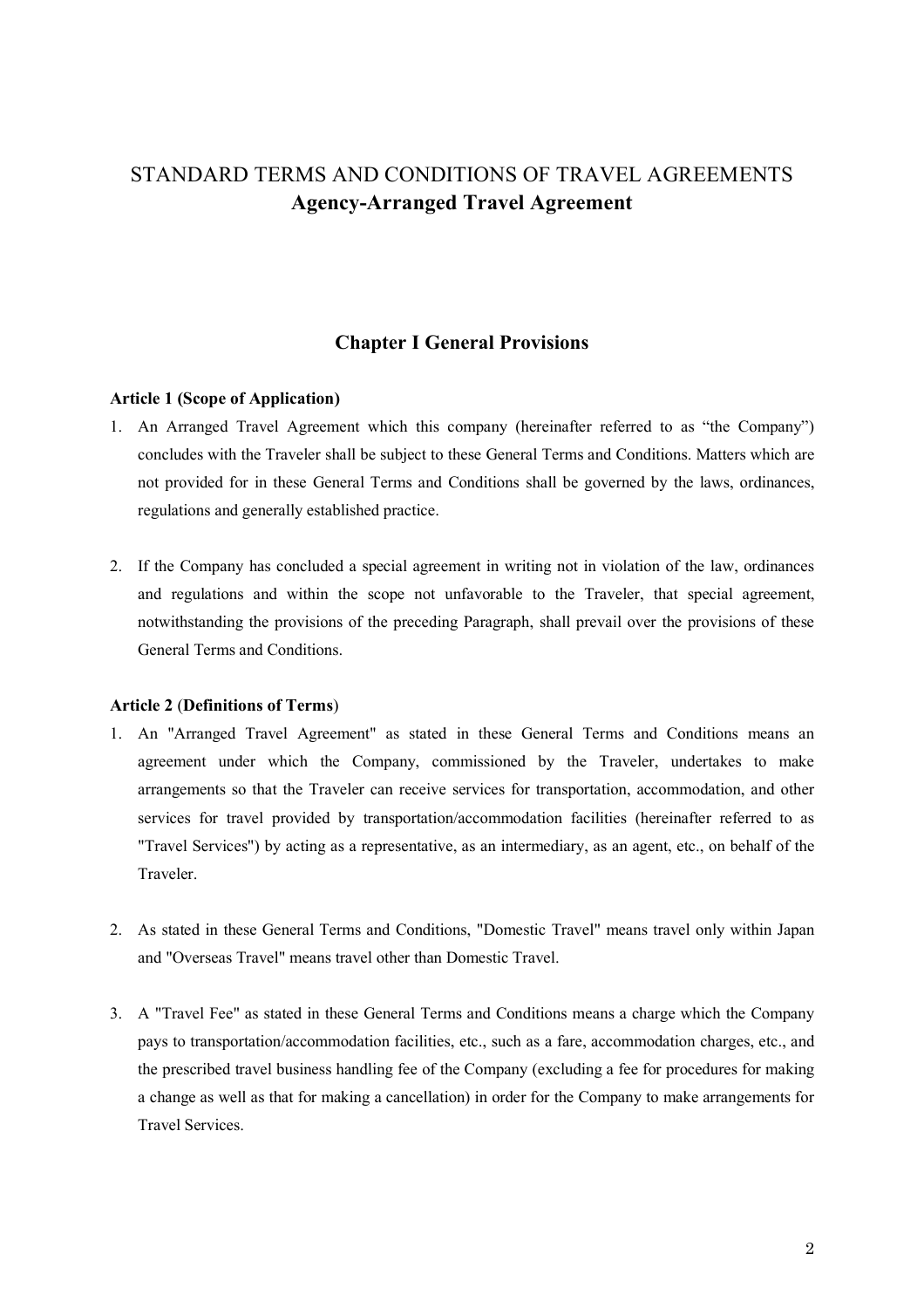- 4. A "Communications Agreement" as stated in this part means an Arranged Travel Agreement which the Company concludes with a card member of the credit card company affiliated with the Company (hereinafter referred to as the "Affiliated Company") in accordance with an application made by telephone, mail, facsimile, or any other means of communication with which the Traveler agrees in advance to settle any credit or debt of the Company in respect of the Traveler concerning the Travel Fee, etc., based on the Arranged Travel Agreement on or after the date on which such credit or debt should be settled in accordance with the card membership rules of the Affiliated Company separately established, and with which the traveler pays the Travel Fee, etc., in accordance with the method provided for in Paragraph 2 or 5, Article 16.
- 5. A "Card Use Date" as stated in these General Terms and Conditions means the day on which the Traveler or the Company should pay the Travel Fee, etc., or settle the refund debts in accordance with the Arranged Travel Agreement.

# (

#### **Article 3 (Completion of Obligations Concerning Arrangements)**

When the Company has made arrangements for Travel Services with the good manager's duty of due care, the performance of the Company's obligations based on the Arranged Travel Agreement is deemed completed. Accordingly, even if the Company was unable to conclude an agreement with transportation/accommodation facilities, etc., for providing Travel Services due to a reason of being full, suspension of business, conditions being unsuitable, etc., the Traveler has to pay to the Company its prescribed travel business handling fee (hereinafter referred to as the "Handling Fee") if the Company has fulfilled its obligations. If a Communications Agreement has been concluded, the Card Use Date shall be the day on which the Company has notified the Traveler to the effect that the Company was unable to conclude an agreement with transportation/accommodation facilities, etc., for the provision of Travel Services.

#### **Article 4 (Arrangements Agent)**

In performing an Arranged Travel Agreement, the Company may have another travel agent, a person handling travel arrangements as a business or any other auxiliary in Japan or any other place outside Japan perform as an agent for all or part of the arrangements.

# **Chapter II Entry into Effect of Agreements**

#### **Article 5 (Application for Agreement)**

1. A Traveler who intends to conclude an Arranged Travel Agreement with the Company must enter the prescribed matters in an application form prescribed by the Company and submit it to the Company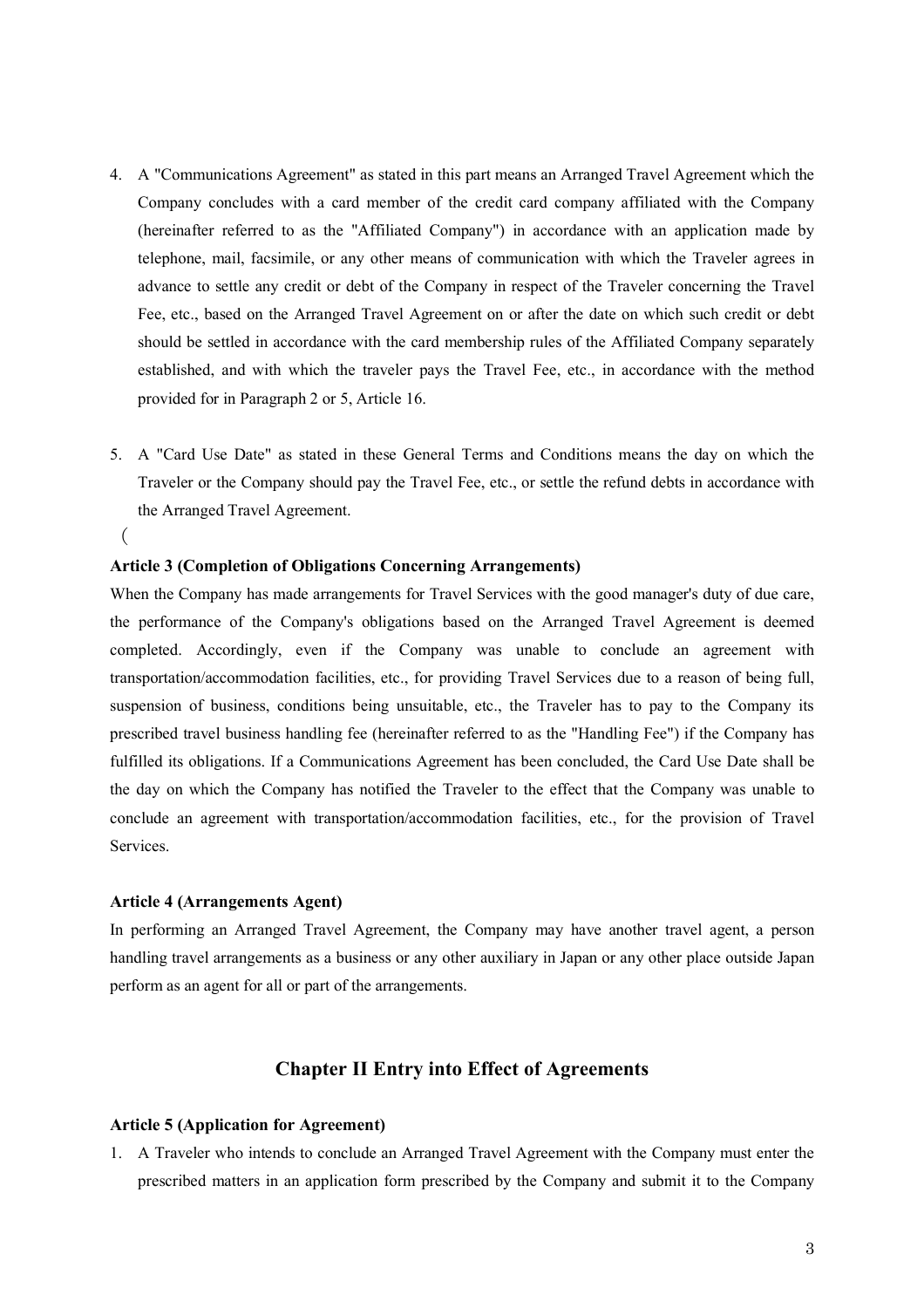together with the application fee, the amount of which shall be separately specified by the Company.

- 2. Notwithstanding the provisions of the preceding Paragraph, a Traveler who intends to conclude a Communications Agreement with the Company must notify the Company of his/her membership number and the contents of Travel Services which he/she intends to request.
- 3. The application fee referred to in Paragraph 1 will be treated as part of the Travel Fee, the cancellation fee or other money which the Traveler should pay to the Company.

## **Article 6 (Refusal to Conclude an Agreement**)

The Company may not agree to conclude an Arranged Travel Agreement in any of the following cases:

- (1) If the Company's business situation necessitates it.
- (2) In case of intending to conclude a Communications Agreement, if the Traveler is unable to settle part or all of his/her liability concerning the Travel Fee, etc., in accordance with the card membership rules of the Affiliated Company due to the fact that his/her credit card is invalid, etc.

# **Article 7 (Time of Entry into Effect of an Agreement)**

- 1. An Arranged Travel Agreement enters into effect when the Company has agreed to conclude it and has received the application fee referred to in Paragraph 1, Article 5.
- 2. Notwithstanding the provisions of the preceding Paragraph, a Communications Agreement enters into effect when the Company has sent a notice of accepting the application referred to in Paragraph 2, Article 5 when such notice has reached the Traveler.

## **Article 8 (Special Provisions for Entry into Effect of an Agreement)**

- 1. Notwithstanding the provisions of Paragraph 1, Article 5, the Company may have an Arranged Travel Agreement come into effect only by accepting the conclusion of the Agreement without receiving the application fee under a special written agreement.
- 2. In a case referred to in the preceding Paragraph, the time of entering into effect of the Arranged Travel Agreement shall be made clear in the special agreement referred to in the preceding Paragraph.

### **Article 9 (Special Provisions for Train (Bus) Tickets, Accommodation Coupons, Etc.)**

1. Notwithstanding the provisions of Paragraph 1, Article 5 and Paragraph 1 of the preceding Article, the Company may accept an oral application for an Arranged Travel Agreement intended only for arrangements for transportation or accommodation services under which a document is issued indicating the right to receive such Travel Services in return for the Travel Fee.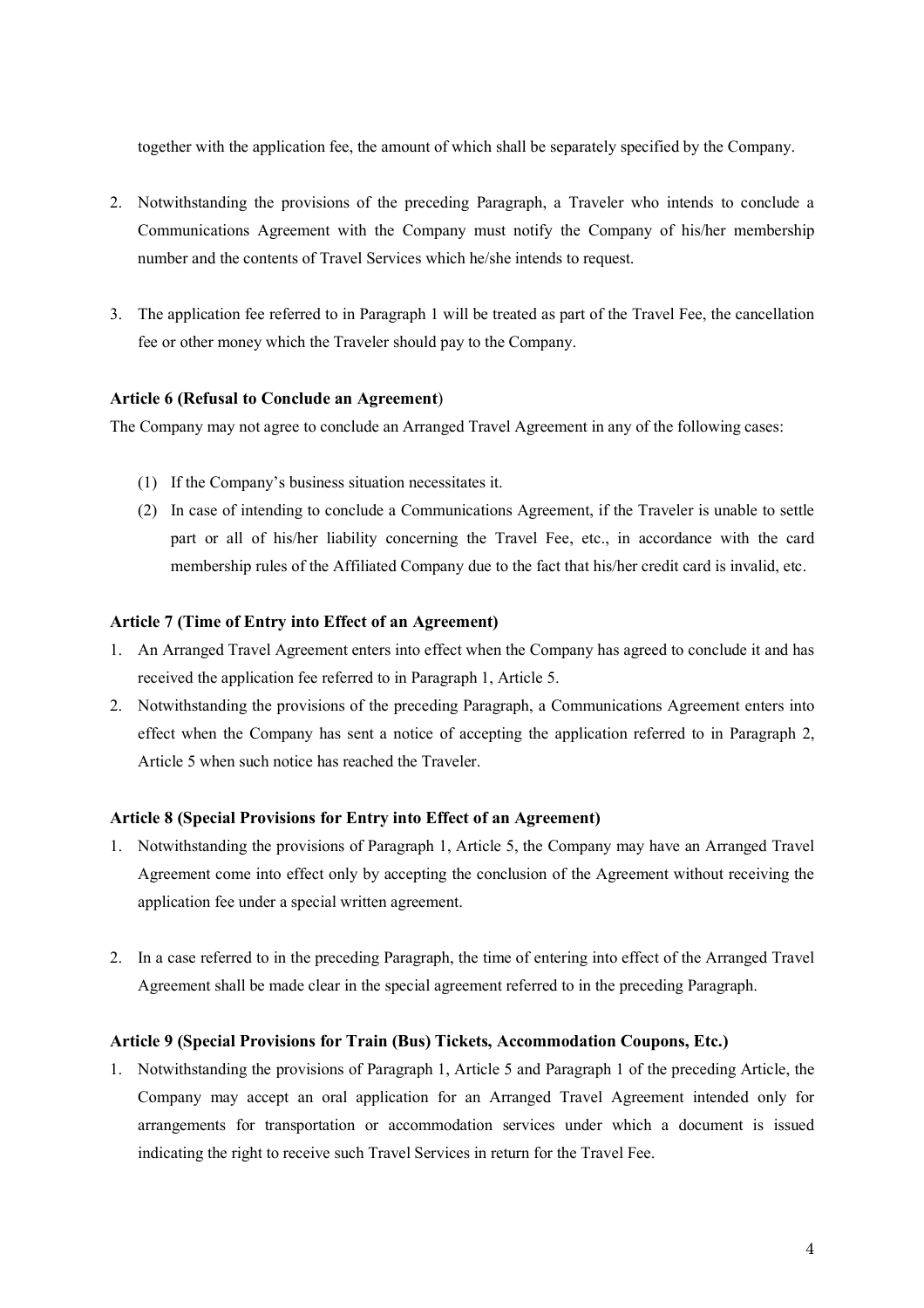2. In the case referred to in the preceding Paragraph, an Arranged Travel Agreement is deemed to enter into effect when the Company has agreed to conclude such Agreement.

#### **Article 10 (Agreement Document)**

- 1. Promptly after an Arranged Travel Agreement has come into effect, the Company shall issue to the Traveler a document mentioning the itinerary, the contents of Travel Services, the Travel Fee, and other conditions for the travel, as well as matters concerning the Company's responsibility (hereinafter referred to as an "Agreement Document"). However, if the Company delivers train (bus) tickets, accommodation coupons, etc., and other documents indicating the right to receive Travel Services with respect to all the Travel Services for which it makes arrangements, it may not issue such Agreement Document.
- 2. If an Agreement Document referred to in the first sentence of the preceding Paragraph has been issued, the scope of the Travel Services for which the Company is obligated to make arrangements under the Arranged Travel Agreement is subject to what is mentioned in such Agreement Document.

### **Article 11 (Method of Using Information and Communications Technology)**

- 1. With the prior agreement with the Traveler, if the Company, instead of issuing a document mentioning the itinerary, the contents of Travel Services, the Travel Fee and other conditions for the travel, as well as matters concerning the responsibility of the Company, to be issued to the Traveler when concluding an Arranged Travel Agreement, or an Agreement Document, has provided the matters which should be mentioned in such document (hereinafter referred to in this Article as "Matters To Be Mentioned") by a method using information and communications technology, it will confirm that the Matters To Be Mentioned have been recorded in a file kept in the communications equipment used by the Traveler.
- 2. In the case of the preceding Paragraph, if a file to record the Matters To Be Mentioned is not kept in the communications equipment used by the Traveler, the Matters To Be Mentioned will be recorded in the file kept in the communications equipment used by the Company (which must be made available only to the Traveler concerned) and it will be confirmed that the Traveler has read them.

# **Chapter III Change and Cancellation of Agreements**

#### **Article 12 (Change in Agreement Contents)**

1. The Traveler may request the Company to change the itinerary, the contents of Travel Services and other contents of the Arranged Travel Agreement. In this case, the Company will comply with the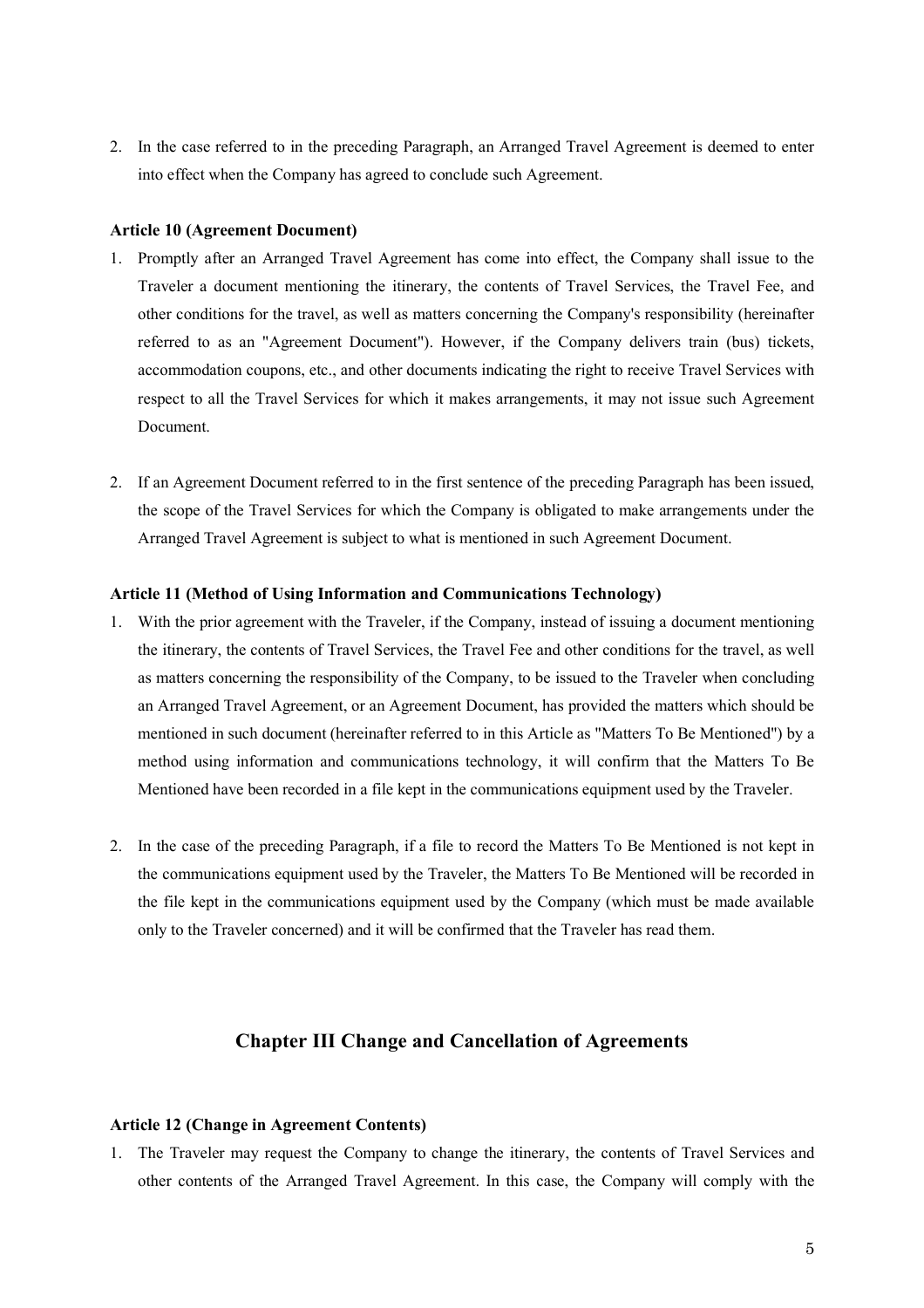Traveler's request to the reasonably practical extent.

2. If a change is to be made in the contents of the Arranged Travel Agreement at the request of the Traveler referred to in the preceding Paragraph, the Traveler must bear a cancellation fee, a penalty to be paid to transportation/accommodation facilities, etc., when canceling the arrangements already completed, as well as any other cost required for the change in the arrangements, and pay to the Company a fee for procedures for making a change prescribed by the Company. Any increase or reduction in the Travel Fee resulting from the change in the contents of the Arranged Travel Agreement concerned shall be attributed to the Traveler.

### **Article 13 (Voluntary Cancellation by the Traveler)**

- 1. The Traveler may cancel the Arranged Travel Agreement in whole or in part at any time.
- 2. If the Arranged Travel Agreement has been canceled in accordance with the provisions of the preceding Paragraph, the Traveler must, in addition to bearing the cost which has already been paid, or which must be paid in the future, to transportation/accommodation facilities, etc., as a consideration for the Travel Services already received by the Traveler, or as the cancellation fee, the penalty, etc., for the Travel Services not yet received, pay to the Company the fee for procedures for making a cancellation prescribed by the Company and the Handling Charge which the Company would have received.

### **Article 14 (Cancellation Due to a Cause Attributable to the Traveler**)

- 1. The Company may cancel the Arranged Travel Agreement in any of the following cases:
	- (1) If the Traveler has not paid the Travel Fee by the prescribed date;
	- (2) If the Traveler has become unable to settle the debt in connection with the Travel Fee, etc., in whole or in part in accordance with the card membership rules of the Affiliated Company, for such a reason as the Traveler's credit card becoming invalid after a Communications Agreement has been concluded.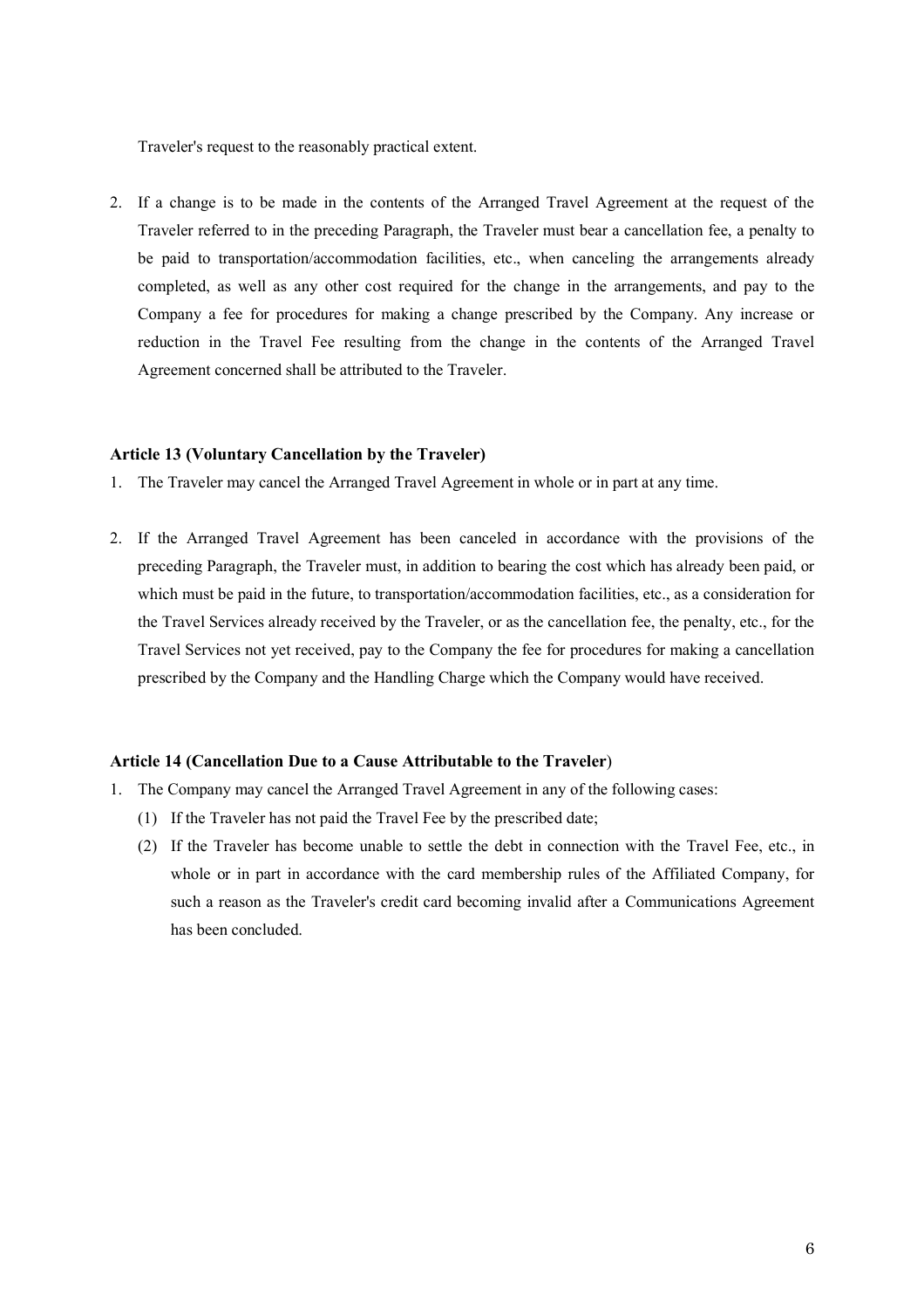2. If the Arranged Travel Agreement has been canceled in accordance with the provisions of the preceding Paragraph, the Traveler must, in addition to bearing the cost which has already been paid, or which must be paid in the future, to transportation/accommodation facilities, etc., as the cancellation fee, the penalty, etc., for the Travel Services not yet received, pay to the Company the fee for procedures for making a cancellation prescribed by the Company and the Handling Charge which the Company would have received.

#### **Article 15 (Cancellation Due To a Cause Attributable to the Company)**

- 1. The Traveler may cancel the Arranged Travel Agreement if it has become impossible to make arrangements for Travel Services due to causes attributable to the Company.
- 2. If the Arranged Travel Agreement has been canceled in accordance with the provisions of the preceding Paragraph, the Company shall refund the Traveler the Travel Fee already received, excluding the cost which has already been paid, or which must be paid in the future, for transportation/accommodation facilities, etc., as a consideration for the Travel Services already received by the Traveler.
- 3. The provisions in the preceding Paragraph do not prevent the Traveler from making a claim against the Company for damages.

# **Chapter IV Travel Fee**

#### **Article 16 (Travel Fee)**

- 1. The Traveler must pay the Travel Fee to the Company by the time, prior to the commencement of the tour, fixed by the Company.
- 2. If a Communications Agreement has been concluded, the Company will receive payment of the Travel Fee by means of the card of the Affiliated Company without the Traveler's signature on a prescribed payment slip. In this case, the day on which the Company has notified the Traveler of the finalized contents of Travel Services shall be considered to be the Card Use Date.
- 3. If fluctuation in the Travel Fee has arisen prior to the commencement of the tour due to a revision of a fare/charge of the transportation/accommodation facilities, etc., exchange rate fluctuations or any other cause, the Company may change the Travel Fee concerned.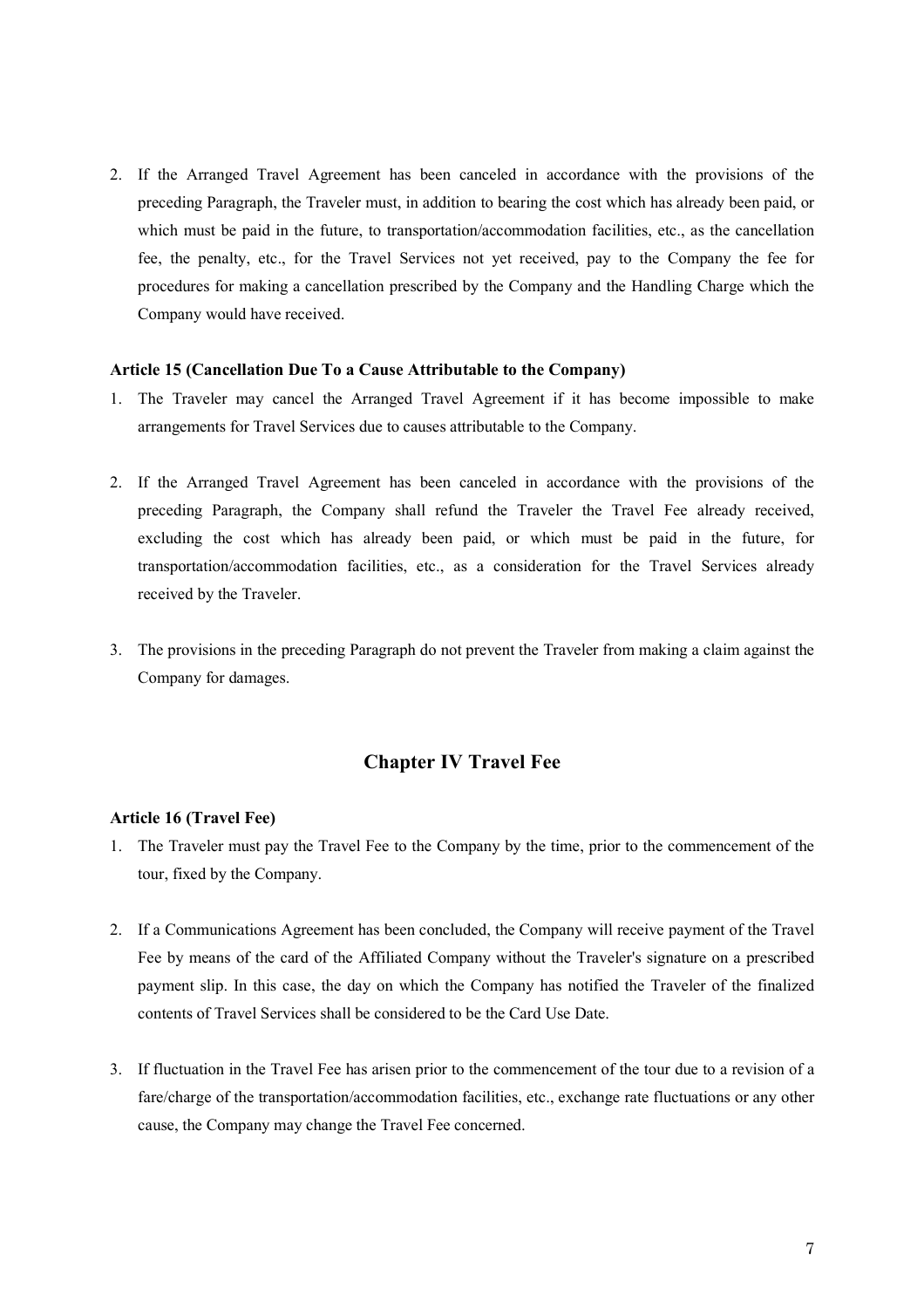- 4. In the case referred to in the preceding Paragraph, the increase or reduction in the Travel Fee shall be attributed to the Traveler.
- 5. Where a Communications Agreement has been concluded with the Traveler, if there has arisen any cost, etc., to be borne by the Traveler in accordance with the provisions of Chapter III or IV, the Company will receive payment of such cost, etc., by means of the card of the Affiliated Company without the Traveler's signature on a prescribed payment slip. In this case, the day on which the Company has notified the Traveler of the amount of the cost, etc., to be paid by the Traveler to the Company or of the amount to be refunded by the Company to the Traveler shall be considered to be the Card Use Date.

However, if the Company has canceled the Arranged Travel Agreement in accordance with the provisions of Item (2), Paragraph 1, Article 14, the Traveler must pay the cost, etc., to be paid by the Traveler to the Company by the date fixed by the Company by the method of payment specified by the Company.

# **Article 17 (Adjustment of the Travel Fee)**

- 1. If the Handling Charge and the amount of cost paid by the Company to the transportation/accommodation facilities, etc., to make arrangements for Travel Services which should be borne by the Traveler (hereinafter referred to as the "Adjustment Travel Fee"), on one hand, and the amount already received as the Travel Fee, on the other, are not in agreement, the Company shall promptly adjust the Travel Fee after the completion of the travel in accordance with the provisions of Paragraphs 2 and 3.
- 2. If the Adjustment Travel Fee exceeds the amount already received as the Travel Fee, the Traveler must pay the difference to the Company.
- 3. If the Adjustment Travel Fee is less than the amount already received as the Travel Fee, the Company shall refund the difference to the Traveler.

# **Chapter V Party/Group Agreement**

### **Article 18 (Party/Group Arrangements)**

With respect to the conclusion of an Arranged Travel Agreement for which more than one Traveler traveling together, following the same itinerary at the same time, have applied after designating their responsible representative (hereinafter referred to as the "Person Responsible for Agreement"), the Company applies the provisions of this Chapter.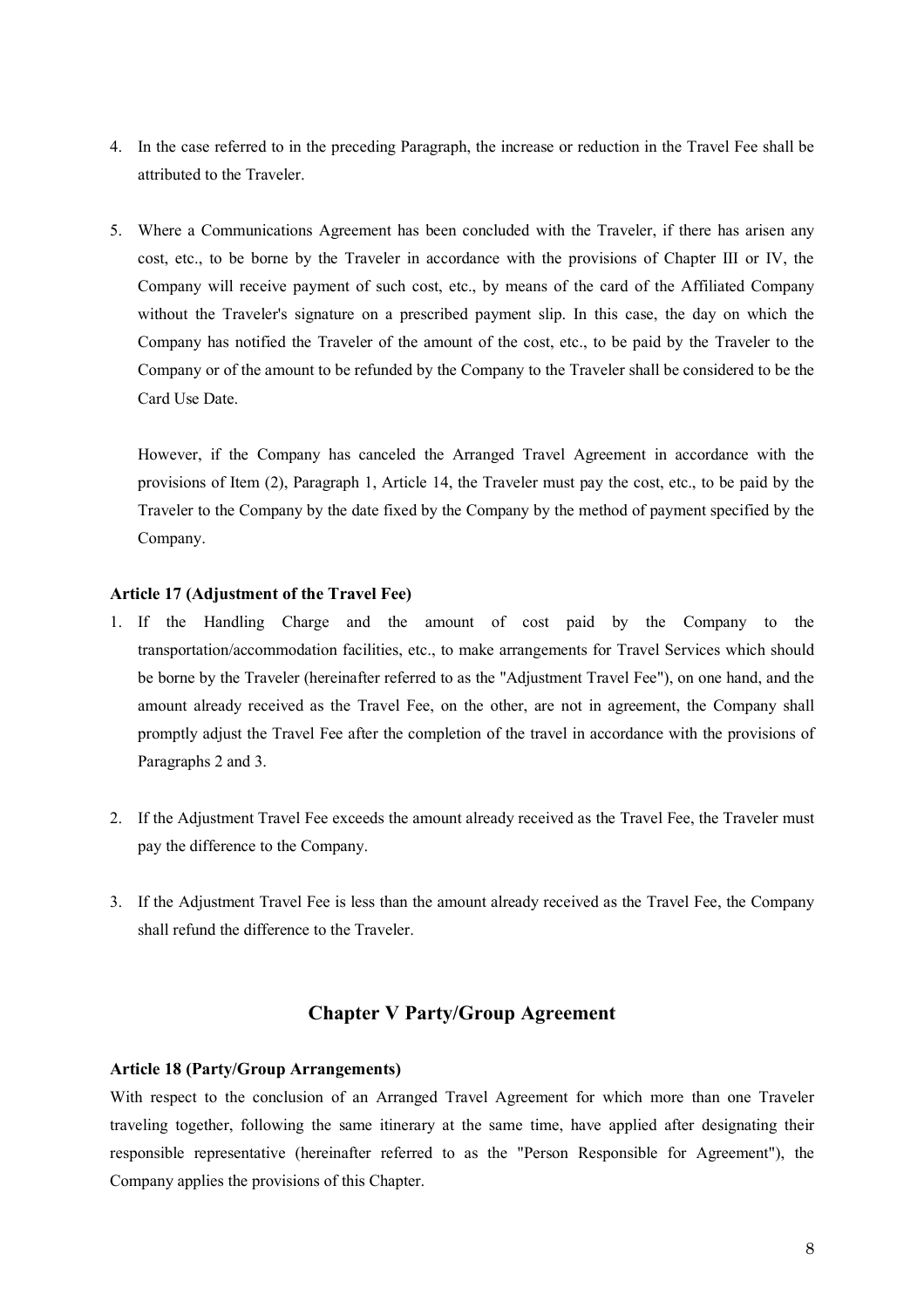#### **Article 19 (Person Responsible for Agreement)**

- 1. Except when a special agreement has been concluded, it shall be deemed that the Person Responsible for Agreement has all power of agency concerning the conclusion of an Arranged Travel Agreement for the Travelers constituting the party/group concerned (hereinafter referred to as the "Member(s)"), and the Company will conduct the transactions concerning the travel business in connection with the said party/group, as well as the business referred to in Paragraph 1, Article 22, with the said Person Responsible for Agreement.
- 2. The Person Responsible for Agreement must submit to the Company a list of the Members or notify the Company of the number of the Members by the date fixed by the Company.
- 3. The Company bears no responsibility for any debt or obligation to a Member which the Person Responsible for Agreement currently has or is expected to have in the future.
- 4. If the Person Responsible for Agreement does not accompany the party/group, the Company deems that the Member who has been assigned by the Person Responsible for Agreement in advance as the Person Responsible for Agreement after the commencement of the travel.

#### **Article 20 (Special Provisions for Entry into Effect of Agreements)**

- 1. Notwithstanding the provisions of Paragraph 1, Article 5, in case an Arranged Travel Agreement is to be concluded with the Person Responsible for Agreement, the Company may agree to conclude an Arranged Travel Agreement without receiving the application fee.
- 2. If an Arranged Travel Agreement is to be concluded without receiving the application fee in accordance with the provisions of the preceding Paragraph, the Company shall issue to the Person Responsible for Agreement a document containing an entry to that effect, and the Arranged Travel Agreement shall enter into effect at the time when the Company has issued the said document.

#### **Article 21 (Change in the Members of the Party/Group)**

- 1. If a change in the Members of the party/group has been brought up by the Person Responsible for Agreement, the Company will comply with it to the reasonably practical extent.
- 2. The increase or reduction in the Travel Fee resulting from the change referred to in the preceding Paragraph or the cost involved in such change shall be attributed to the Members of the party/group.

#### **Article 22 (Tour Conducting Services)**

1. At the request of the Person Responsible for Agreement, the Company may provide tour conducting services by having a tour conductor accompany the party/group concerned.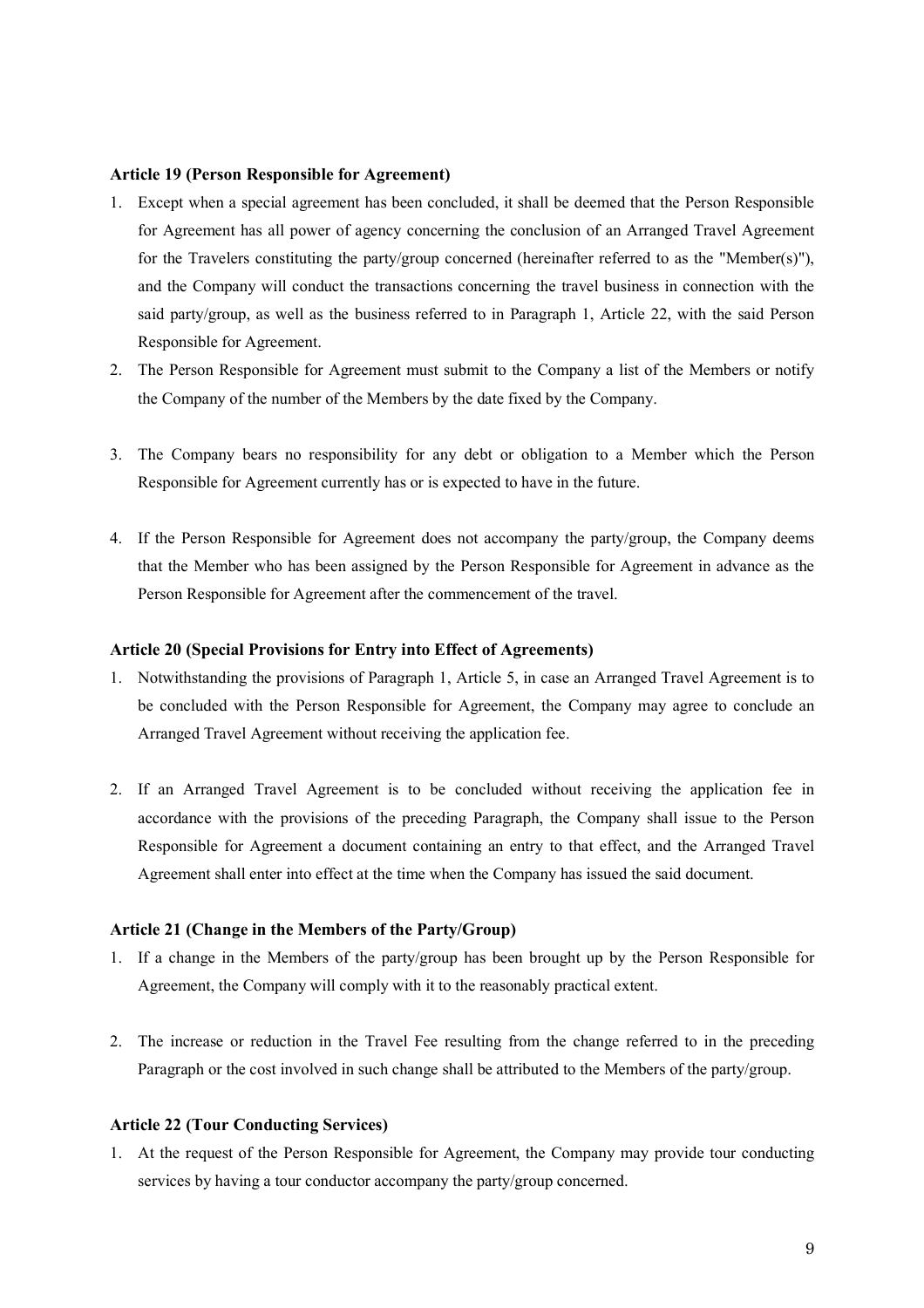- 2. In principle, the contents of tour conducting services performed by the tour conductor will consist of work necessary for securing the Party/Group activities from the viewpoint of following the itinerary fixed in advance.
- 3. In principle, the period of time during which the tour conductor provides tour conducting services is from 8:00 to 20:00.
- 4. When the Company has provided tour conducting services, the Person Responsible for Agreement must pay to the Company the prescribed fee for the tour conducting services.

# **Chapter VI Responsibility**

### **Article 23 (Responsibility of the Company)**

- 1. In performing an Arranged Travel Agreement, if the Company or the person whom the Company has had act as an agent in making arrangements in accordance with the provisions of Article 4 (hereinafter referred to as the "Arrangements Agent") has caused damage to a Traveler intentionally or by negligence, the Company shall be responsible for compensating for the damage, provided that the Company is notified within 2 years of the day following the date of occurrence of such damage.
- 2. If a Traveler has incurred damage due to a natural disaster, a war, a riot, suspension of the provision of Travel Services by transportation/accommodation facilities, etc., an order of a government or other public offices, or any other cause in which the Company or the Arrangements Agent of the Company is unable to intervene, the Company shall not be responsible for compensating for the damage except in the case referred to in the preceding Paragraph.
- 3. Notwithstanding the provisions of Paragraph 1, for the damage caused to baggage referred to in the same Paragraph, the Company shall compensate within the limits of JPY150,000 per Traveler (except in a case where the damage was due to intention or gross negligence on the part of the Company), provided that the Company has been notified of the damage within 14 days in case of Domestic Travel, or within 21 days in case of Overseas Travel, of the day following the date of occurrence of such damage.

### **Article 24 (Responsibility of the Traveler)**

1. If the Company incurred any damage caused by a Traveler intentionally or by negligence, the Traveler must compensate for the damage.